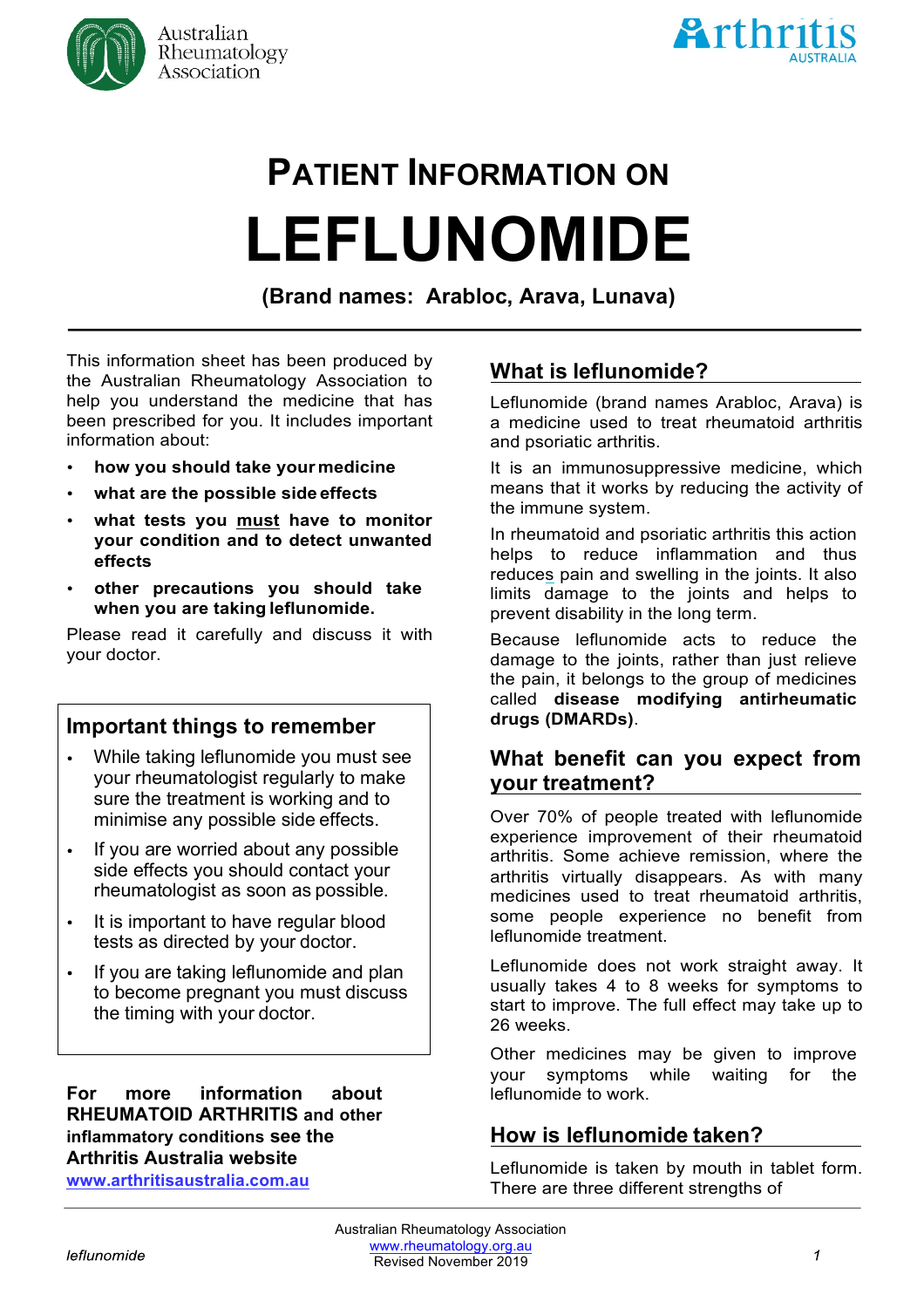leflunomide tablets: 10mg, 20mg and 100mg. The usual dose is 10mg or 20mg once daily. Sometimes a higher dose may be given to begin with, but side effects are more common with this approach.

The tablets should be swallowed whole, not chewed or broken. They can be taken with or without food

Leflunomide may be used with other arthritis medicines including:

- other DMARDs such as methotrexate
- biological DMARDs (a newer type of DMARD, which act on natural substances in the body that contribute to inflammation and joint damage)
- steroid medicines such as prednisolone or cortisone injections into the joint
- anti-inflammatory medicines (NSAIDs) such as naproxen (Naprosyn) or ibuprofen (Brufen, Nurofen)
- simple pain medicines such as paracetamol.

There are separate information sheets for the medicines mentioned above.

#### *How long is the treatment continued?*

Treatment with leflunomide can be continued for more than 10 years as long as it is effective and no serious side effects occur. If leflunomide treatment is stopped for more than a few weeks there is a risk that your condition will worsen. Continue with your treatment unless advised by your doctor or unless side effects develop.

# **Are there any side effects?**

You might experience side effects with your treatment. Tell your doctor if you are concerned about possible side effects.

If you do experience side effects, a reduction in dose may minimise these so that you can continue to take the medicine. Your doctor will advise on any dose changes that are necessary.

#### *Most common possible side effects*

• Leflunomide may cause a dry mouth or mouth ulcers

- Up to 20% of people experience stomach and bowel side effects when taking leflunomide. These effects can include *excessive wind, bowel discomfort, loss of appetite, nausea* (feeling sick) and *diarrhoea*. They often lessen after a few weeks of treatment; they may be reduced by drinking plenty of water.
- Up to 10% of people may have other common side effects such as *skin rash*, *reversible thinning of hair, increase in blood pressure* or *dizziness*. These side effects are not usually serious and may lessen with continued treatment.

#### *Less common or rare possible side effects*

There are some rare but potentially serious side effects with leflunomide. These are more likely if leflunomide is being taken with methotrexate.

- *Blood counts*: Leflunomide can cause a drop in the number of white blood cells, which are needed to fight infection. It can also cause a drop in the number of platelets, which help to stop bleeding.
	- Regular blood tests aim to pick these problems up early when they occur. However, if you develop a sore mouth, mouth ulcers, easy bruising, nosebleeds, bleeding gums, breathlessness, infection or fever tell your doctor straight away.
- *Infections:* There is an increased risk of developing some infections, especially herpes zoster (chicken pox and shingles). You should try to avoid contact with people who have these infections. If you have an infection or persistent fever, tell your doctor straight away.
- *Liver tests*: Leflunomide can cause liver tests to rise. These changes are usually mild and improve when the medicine is stopped or reduced.

The effects on the liver do not usually cause symptoms unless they are severe so regular blood tests are important. If you develop symptoms such as yellow discolouration of the whites of your eyes or yellow skin, tell your doctor straight away.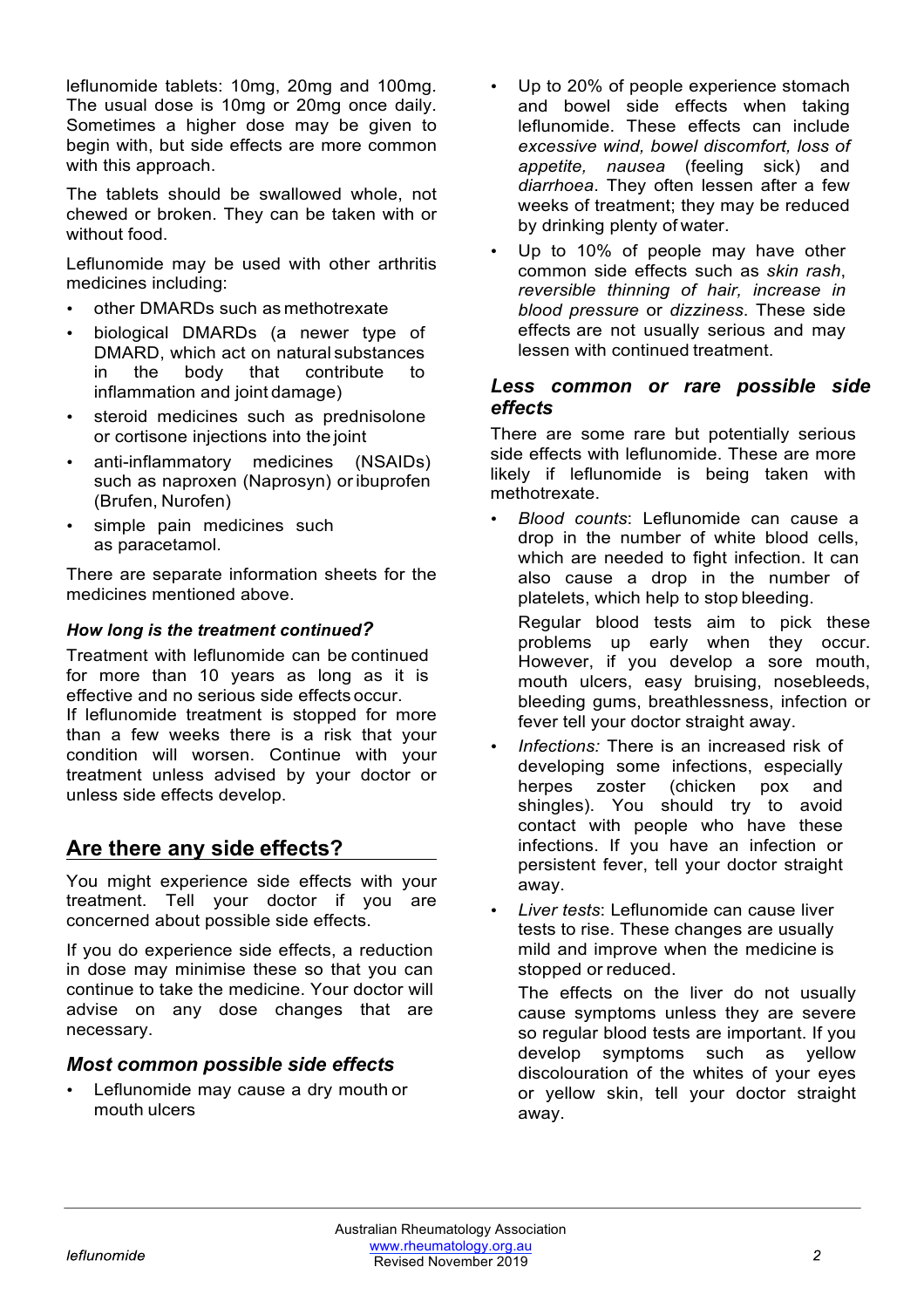- There have been rare reports of *numbness (neuropathy)* in patients taking leflunomide.
- There have been rare reports of *lung inflammation* in patients taking leflunomide.

# **What precautions are necessary?**

## *Blood tests*

- As leflunomide may affect liver and blood cells, you **must** have regular blood tests during your treatment. This is very important as you may not get symptoms with some of these problems.
- Blood tests are particularly important during the first few months of treatment and when leflunomide is taken with methotrexate.
- As well as monitoring for side effects, blood tests help to monitor your condition to determine if the treatment iseffective.
- You will need to have full blood counts and liver function tests every 2 to 4 weeks for the first few months of treatment and then every 1 to 3 months afterthat.
- Your general practitioner (GP) will be informed about the monitoring schedule. It is important to see your GP if you have been asked to do so as they have an important role to play in monitoring your condition.

## *Use with other medicines*

- Leflunomide can interact with other medicines. You should tell your doctor (including your general practitioner, rheumatologist and others) about all medicines you are taking or plan to take. This includes over the counter or herbal/naturopathic medicines. You should also mention your treatmentwhen you see other health professionals.
- In particular, leflunomide can interfere with phenytoin (for epilepsy), warfarin (a blood thinning medicine) and tolbutamide (for diabetes).
- If you are taking leflunomide, it is recommended you should not be immunised with 'live' vaccines such as

MMR (measles, mumps and rubella), BCG (Bacillus Calmette Guerin), OPV (oral polio vaccine) , Zostavax (Herpes Zoster) or yellow fever. Talk with your rheumatologist before receiving any vaccines.

## *Use with alcohol*

- Because leflunomide can affect your liver, you should avoid heavy alcohol use while taking it.
- It is not known precisely what level of drinking is safe when on leflunomide. However, there is general agreement that 1 to 2 standard drinks taken once or twice a week is unlikely to cause a problem.
- Drinking more than 4 standard drinks on one occasion, even if infrequently, is strongly discouraged.

## *Surgery*

• Your surgeon will discuss with you if you should stop leflunomide before or after surgery.

## *Use in pregnancy and breastfeeding*

- Leflunomide should not be taken during pregnancy or whenbreastfeeding.
- If you are a woman of child bearing age you should use effective contraception while taking leflunomide.
- Because the medicine stays in the body for a long time, you should not conceive for 2 years after stopping treatment. If a couple wishes to conceive, in certain circumstances leflunomide can be 'washed out' from the body using other medication.
- It is not known if it is safe for men wanting to father a child to take leflunomide. Some experts advise leflunomide be ceased and 'washed out' in this circumstance.
- More detailed information is available at https://rheumatology.org.au/gps/documents/A RAPregnancyPrescribingGuidanceupdateApr 19.pdf

# **How to store leflunomide**

- Store leflunomide in a cool, dry place, away from direct heat and light (e.g. not in the bathroom).
- Keep all medicines out of reach of children.